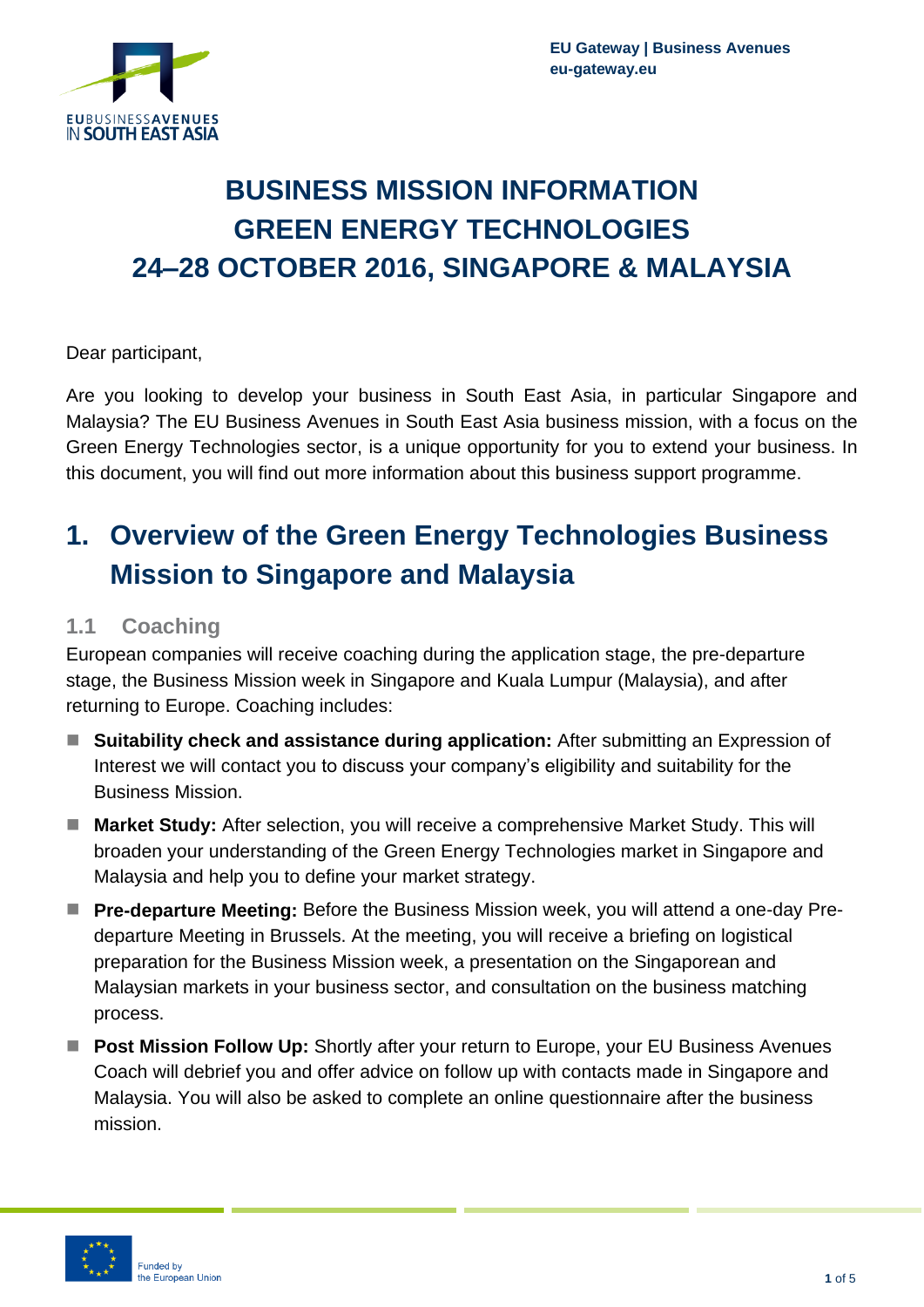## **1.2 Standard and Customised Services**

- **Standard Services:** Standard Services are designed to maximise your business opportunities in Singapore and Malaysia. They are fully financed by the EU and provided to all participants. Standard Services include:
	- Product suitability check
	- Search for local business partners
	- Scheduling of individual meetings
	- **Promotion in the target markets**
	- Built-up booth at the Asia Clean Energy Summit, as part of Singapore International Energy Week 2016 and the exhibition day in Kuala Lumpur in Malaysia
	- **Stand-by support during the Mission week**
- Customised Services: You can also choose from a range of optional Customised Services co-financed by the EU. Customised Services include:
	- Translation into Bahasa Melayu and printing of company documentation, product manuals, brochures, and business cards
	- Personal interpreter (English-Malaysian-English only) for business meetings held outside of the Business Exhibition Days
	- Additional 1:1 consultation with independent local sector experts

## **1.3 Promotion in Singapore and Malaysia**

As part of the Standard Services, all participants will be featured in a comprehensive promotional campaign run in Singapore and Malaysia. Promotion will include:

**Press release:** a press release will be distributed to targeted media with details of all companies participating in the Mission.

**Website:** your company profile will be displayed on the EU Business Avenues in South East Asia website at [www.eubu](http://www.eub/)sinessavenues.com, where business people can register to visit during the business exhibition days, and request for meetings.

**Direct Mail Promotion:** invitations to the business exhibition days will be sent to sector-related companies, industry associations and public organisations in Singapore and Malaysia.

**Business Mission catalogue:** a printed English catalogue detailing all EU companies participating in the Mission will be distributed at the Business Exhibition Days and to relevant stakeholders. The catalogue will also be made available online. Each participating company profile includes:

- Company key data and contact information
- A company introduction
- $\blacksquare$  A summary of the company's products and/or technologies
- Two images of products you wish to focus on in Singapore and Malaysia
- A photograph of your company's representative(s) at the Business Exhibition

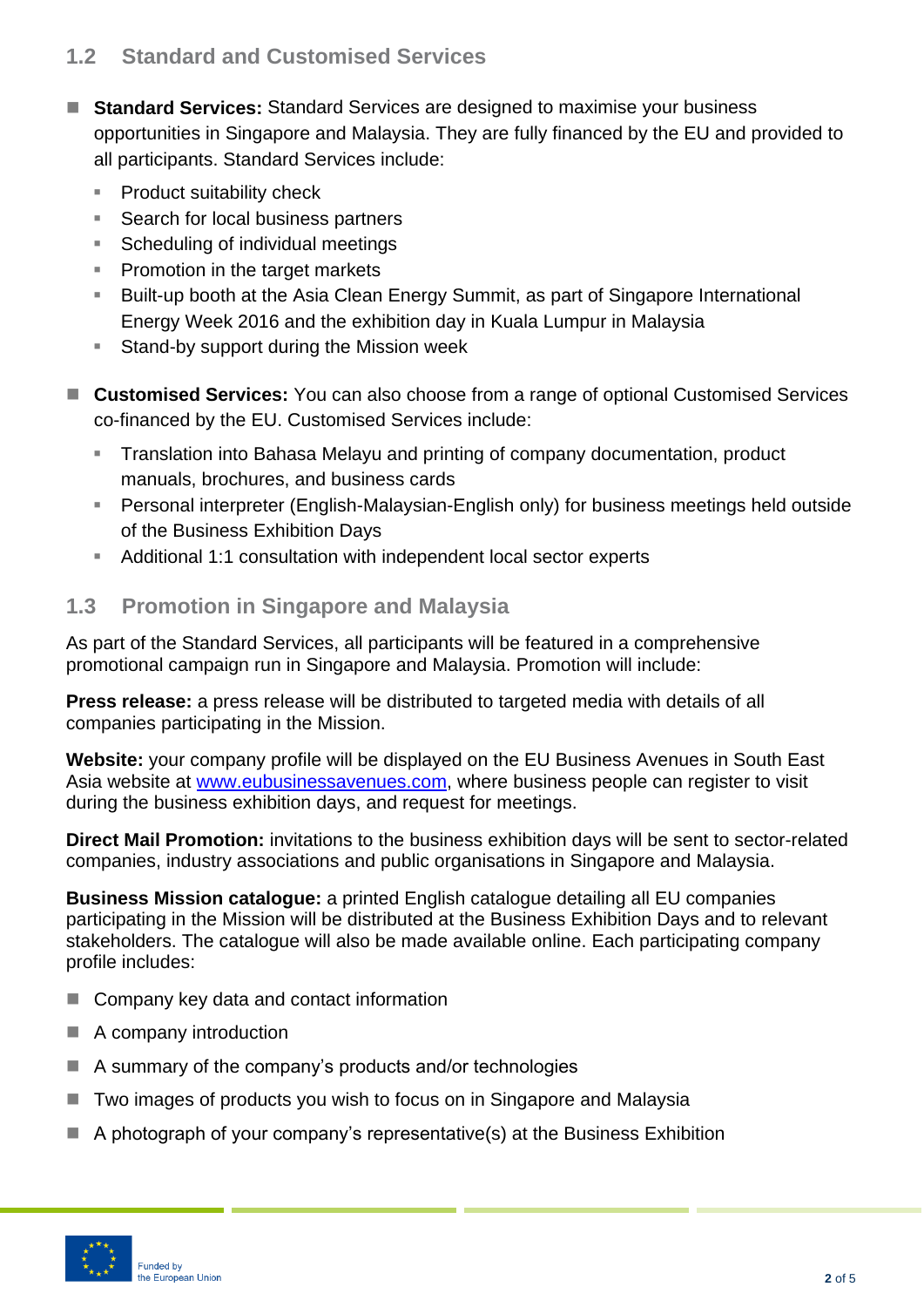## **2 Business Mission Week**

The 5-day Business Mission week in Singapore & Malaysia will be organised from Monday 24 October to Friday 28 October. Participants should arrive at the Mission hotel in Singapore no later than 12:00 on Monday 24 October in order to prepare for the business exhibition and to attend the first mandatory briefing session at 15:00 on Monday.

**2.1 Monday afternoon: Exhibition Preparation/Briefing Session (Singapore)**

Time: 12:00–15:00

All participants may prepare their booths and do their final checks. All booths must be set up by 15:00.

Time: 15:00–17:30

The **Briefing Session** comprises a final update on mission week events in Singapore, meetings scheduled by the organisers and in-depth presentations on doing business in Singapore by local sector experts.

**2.2 Tuesday & Wednesday: Business Exhibition Days/Technical Seminars**

Time: 09:00–17:00

The two **Business Exhibition Days** will take place at the Mission hotel in the framework of the Asia Clean Energy Summit (SIEW 2016). Participants will be able to showcase products and technologies to a targeted audience of potential business partners. Ad-hoc and pre-scheduled business meetings will take place at booths or nearby meeting areas at the exhibition. **Technical Seminars** are also scheduled to be held concurrently with the exhibition.

You can learn more about the Asia Clean Energy Summit: [http://www.siew.sg/programme/events/asia-clean-energy-summit-\(aces\)](http://www.siew.sg/programme/events/asia-clean-energy-summit-(aces))

#### **2.3 Tuesday evening: Networking Reception**

Time: 17:00–19:00

The **Business Networking Reception** hosted by the European Union is an opportunity to network with business partners, potential partners, and professional colleagues in an informal environment. Participants can invite their own guests and should have the opportunity to meet representatives from EU Member State embassies and organisations in Singapore.

**2.4 Wednesday: Exhibition Day**

Time: 09:00–16:00

This marks the final Exhibition Day for the Mission in Singapore. Participants will need to ensure their timely check-out from the Mission hotel and that they have confirmed their arrangements for the Mission in Malaysia. Participants must arrange to arrive in Kuala Lumpur in the evening of Wednesday 26 October in order to attend the first mandatory event at 09:00 on Thursday, 27 October.

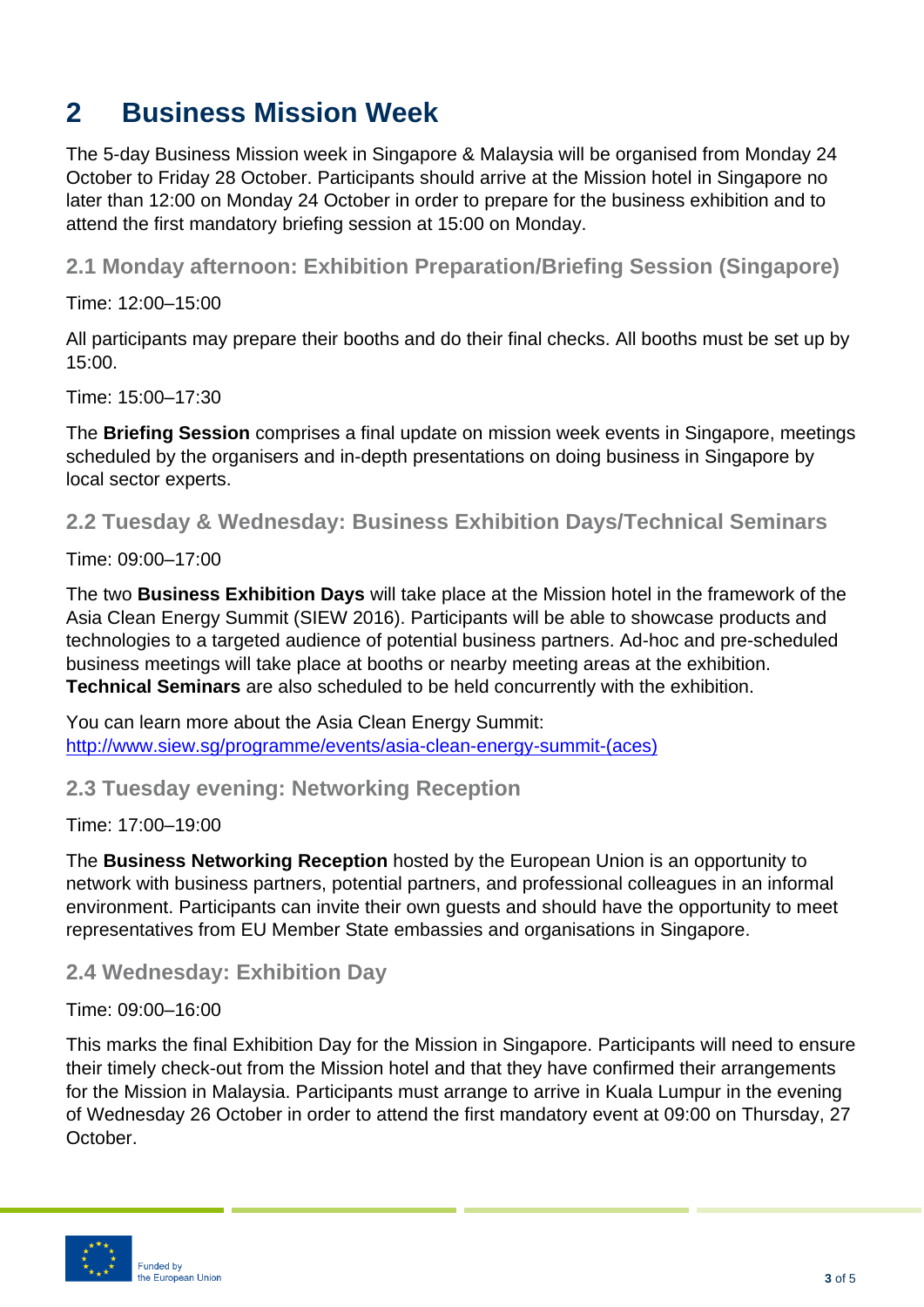## **2.5 Thursday morning: Briefing Session (Malaysia)**

#### Time: 09:00–12:00

The **Briefing Session** comprises an update on the mission week events in Malaysia, meetings scheduled by the organisers and in-depth presentations on doing business in Malaysia by local sector experts.

**2.6 Thursday afternoon: Optional Preparation Day/Site Visit**

#### Time: 13:00–18:00

Participants have the option of using the afternoon to prepare their booth for the upcoming Exhibition Day, or to participate in a **Site Visit** (tbc)**.** The site visit will offer participants an insight into the Green Energy technologies situation in Malaysia. Travel will be provided. Participation is optional.

### **2.7 Thursday evening: Networking Reception**

Time: 18:00–20:00

The **Business Networking Reception** is hosted by the European Union as an opportunity to network with business partners, potential partners, and professional colleagues in an informal environment. Participants can invite their own guests and should have the opportunity to meet representatives from EU Member State embassies and organisations in Malaysia.

## **2.8 Friday: Exhibition Day/Technical Seminar**

Time: 08:00–16:00

The **Business Exhibition Day** will take place at the Mission hotel. Participants will be able to showcase products and technologies to a targeted audience of potential business partners. Adhoc and pre-scheduled business meetings will take place at booths or nearby meeting areas at the exhibition. A **Technical Seminar** is also scheduled to be held concurrently with the exhibition.

## **2.9 Friday afternoon: Debriefing Session**

Time: 16:00–18:00

The **Debriefing Session** is an important event that allows participants to give their opinions on the Business Mission week directly to the organisers and European Union representatives. Comments are recorded and taken into consideration for making improvements to the EU Business Avenues programme.